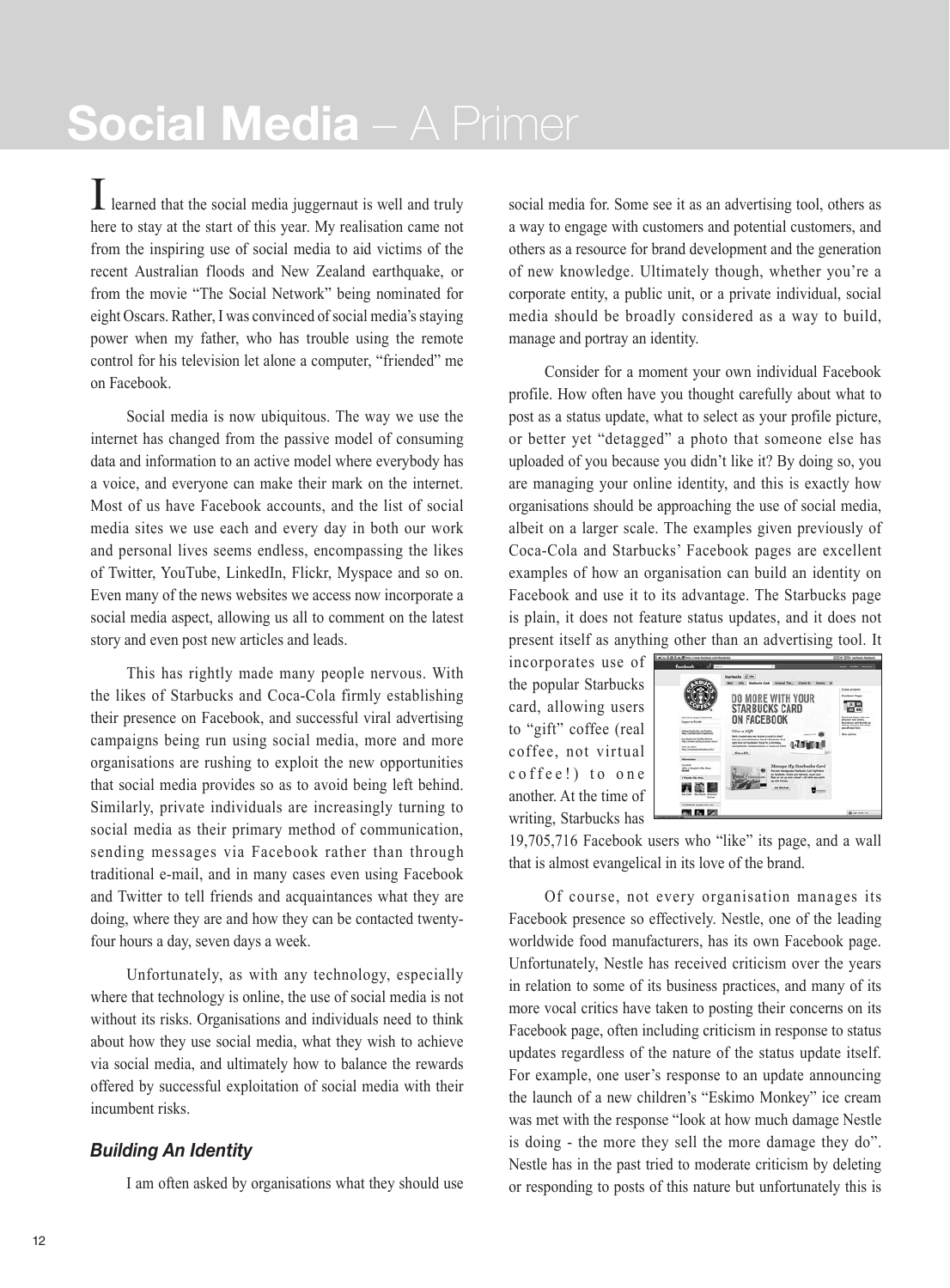typically seen by users as attempts to stifle criticism or even "bully" other Facebook users, with predictable results. In one spat between Nestle and a user on Nestle's own Facebook page a user even commented "very bad use of social media!".

There are lessons to be learned here. Users of Facebook, and indeed the majority of social media outlets, are from a very media-savvy, and often tech-savvy, demographic (though decreasingly so, if one remembers my father's newfound Facebook presence). Many of them know the power of social media and do not like to think they are being manipulated by corporations or indeed government, even though they often are. The Coca-Cola Facebook page is a wonderful example of this, in that it portrays Coca-Cola in a very homely light, giving Coca-Cola an image that successfully humanises what is essentially an enormous multi-billion dollar corporation. At the time of writing 22,543,891 users "like" Coca-Cola.

## *Using Social Media Effectively*

It's easy to think of social media as only encompassing Facebook, when it is just one admittedly large part of the constantly evolving social media landscape. The opportunities and means for anyone with a computer and internet access to interact with the rest of the world are now myriad. Shot a video? You can upload it on YouTube. Taken some photos? Put them on Flickr. An aspiring artist? Publish your work on DeviantArt. One of my colleagues arranges hiking trips around Hong Kong using Meetup.com and I have an academic friend who uses ScienceStage.com to produce and publish research papers. For a private individual the possibilities are limitless and the connected word is truly a global village.

For organisations, successful use of social media is more of a challenge. The holy grail for many a corporation's advertising and marketing department is to produce an advertisement that becomes so popular that it "goes viral", passing from user to user via word of mouth, amassing views on the likes of YouTube and becoming part of the cultural zeitgeist. In mid-2010 Old Spice ran a truly inspiring advertising campaign. The campaign started with an off-thewall video advertisement, in which actor Isaiah Mustafa, dressed only in a towel and fresh from the shower, informed female viewers that although Old Spice could not make the man in their lives as attractive as him it could at least make them smell like him. The "smell like a man" advertisement

was tongue-in-cheek, poking fun at the Old Spice brand, and became a global phenomenon, viewed millions of times worldwide. Tribute videos appeared on YouTube in their droves.

| You <b>If the Committee Street</b> |                                                                                                                                                                                                                                                                            | <b>Bearing</b> |
|------------------------------------|----------------------------------------------------------------------------------------------------------------------------------------------------------------------------------------------------------------------------------------------------------------------------|----------------|
| <b>Alleged &amp; FMR months</b>    | Search results for old spice parody                                                                                                                                                                                                                                        |                |
| 11 Search spikes                   |                                                                                                                                                                                                                                                                            |                |
|                                    | New Balos   Dividy Star a scholar, scholar<br>Minister's Ford Art Park to repute on accounts chromical county, this area want to be a<br>scholar? Then study at the though it Load Army. For your interest from trady -<br>in Indonesia bat it months can \$400,072 stower |                |
|                                    | Easterna Street: Email Like A Mansfer                                                                                                                                                                                                                                      |                |
|                                    | and other programs for children around the world.  "One by<br>Breat" Parisda Sport Commercial Conser "South Municipal "an a hanner"                                                                                                                                        |                |
|                                    | in December 1 mode out 5,762,500 staws                                                                                                                                                                                                                                     |                |
|                                    | Re: (ECHPSpice   Old Spice Parady)                                                                                                                                                                                                                                         |                |
|                                    | Click his farest lithy of costs Thefigan - SATU-CRA Special region. Must offer look- inc.<br>anthroping is author change through the futbooks . The                                                                                                                        |                |
|                                    | to Tolomium, Arrantino aux. 445,000 closes.                                                                                                                                                                                                                                |                |
|                                    | The Sun: Page 3 - the woman you'd love your woman to                                                                                                                                                                                                                       |                |
|                                    | for more work videos as to be since them in a up  These II "The Sun" "She Banes"<br>Panedy Sport Centralizat "such Mochile" "on a force" "small but" clark                                                                                                                 |                |
|                                    | to Pennsylvania paper 14 Hours ago: 14 JPE743 Hours<br>cm.                                                                                                                                                                                                                 |                |
|                                    | Old Spies Duy Paredy                                                                                                                                                                                                                                                       |                |
|                                    | That's as you have a situated about our fortunities can be hard 1 know some black<br>guide and resumes, the air wind chairmaticing.                                                                                                                                        |                |
|                                    | ty Telestycias accepted: 3 months con . 1,194,199 crews<br>it's                                                                                                                                                                                                            |                |
|                                    | Letting James' Geologie' Parady with Old Batter Ouy Issue Must                                                                                                                                                                                                             |                |
|                                    | titula that situated the mission of that Basica auto that have a powerfunction assure. And -<br>sociologically annual in have locate Municipal vial the Poolisher                                                                                                          |                |
|                                    | by Aris Presidence / Houston Ave., 899-914 Walker                                                                                                                                                                                                                          |                |

Old Spice responded

to this with a three-day social media campaign. Users could ask Isaiah questions, and his in-character responses were filmed and released on YouTube. Over the three days Isaiah commented on celebrities, the economy, the environment, his critics, and he even made a marriage proposal on behalf of one user. The campaign was such a success that sales of Old Spice increased 107% and a new YouTube campaign using Isaiah, which is proving equally amusing and successful, is currently underway. Indeed the campaign was so successful that it even made it onto children's television, being successfully spoofed by Sesame Street's Grover.

Of course, not every organisation has the resource and ability to exploit social media so effectively, and even with the resources in place, judging the public consciousness contains such an element of luck that success can be difficult to replicate. But there are still many smaller ways in which an entity can successfully engage social media. One of which is "crowdsourcing".

Crowdsourcing is the act of outsourcing a task, which might typically done internally by an organisation, to a "crowd" made up of social media users. Companies have engaged the crowd to come up with new marketing campaigns, advertisements, product names and slogans. Software companies regularly ask the crowd to beta test software prior to its release through open betas. Clothing company Gap, last year, used the crowd to garner opinion on a rebranding exercise. The crowd responded with such vitriol that Gap immediately switched back to its original old logo and admitted that the exercise it had undertaken was perhaps not best suited to crowdsourcing

As it increases in popularity, more private organisations are turning to crowdsourcing as part of their social media strategy. But some sections of the public are sceptical, and see crowdsourcing as a way for large, wealthy corporations to have their work done for free. Legally, there are some